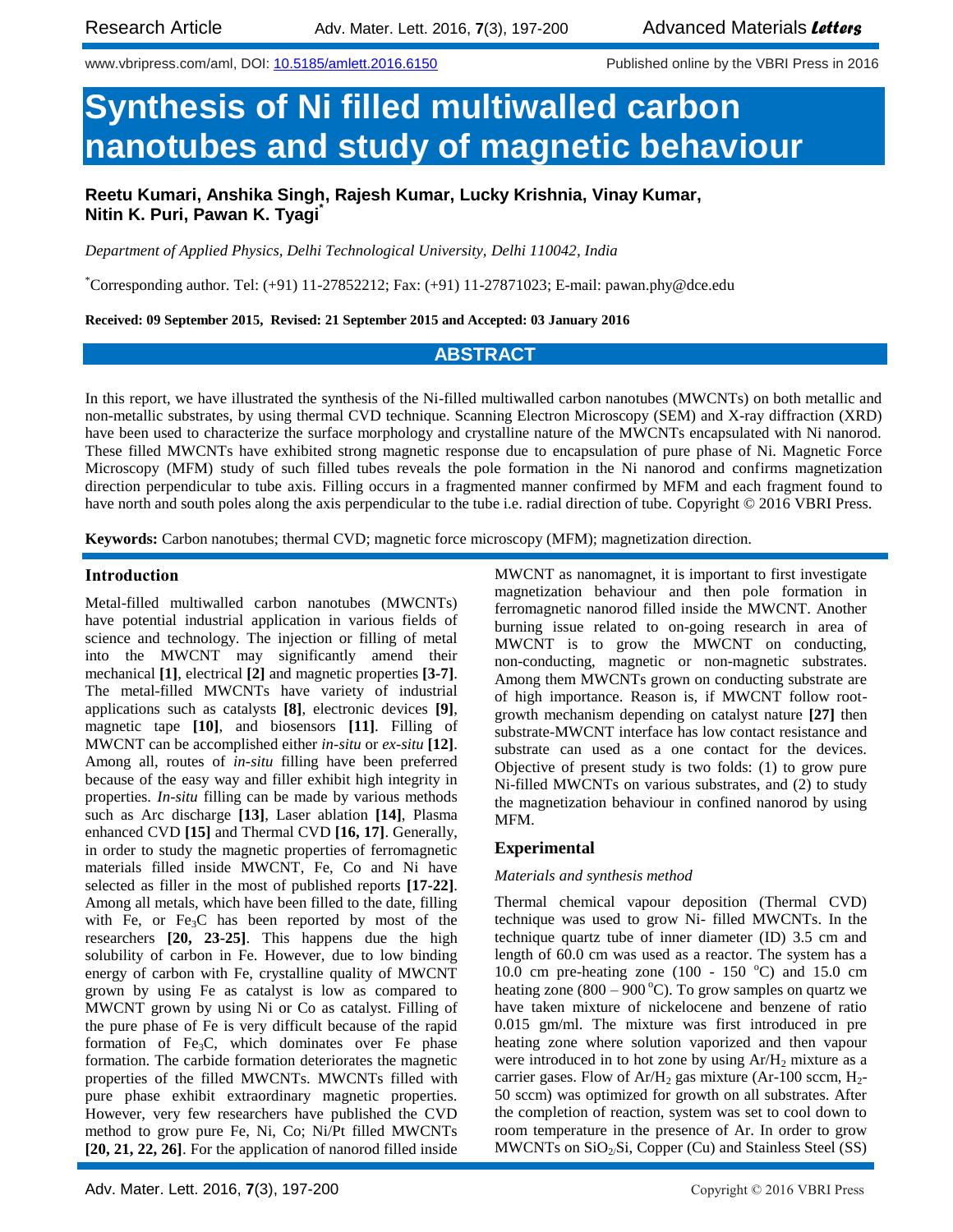Kumari et al.

temperature was set at  $830\degree$ C. When temperature of furnace reaches to reaction temperature, substrates were brought in to the hot zone in such a manner that the dense vapours immediately diffused on the substrates at set reaction temperature. After synthesis substrates were found to be fully covered by black thick layer of MWCNTs.

#### *Characterization techniques*

As-grown samples were characterized with Bruker D8 Advance X-Ray diffractometer and Hitachi S3100 Scanning Electron Microscopy. Very few amount of sample dispersed in Isopropyl alcohol (IPA) and then sonicated for 20 minutes to make a uniform dispersion. A single drop of dispersion of MWCNTs was used to make thin film on Si substrate. The thin film of MWCNTs on Si substrate was used in MFM study.



**Fig. 1.** XRD diffraction pattern of the as-grown Ni-filled MWCNTs, which grow on wall quartz reactor.



**Fig. 2.** SEM Images of Ni filled-MWCNTs grown on (a) Cu substrate, (b) SS substrate, (c) SiO<sub>2</sub>/Si (300 nm/500 µm) substrate, (d) quartz.

#### **Results and discussion**

X-ray diffraction (XRD) measurement was performed on the as-grown filled MWCNTs scratched from the walls of quartz reactor. In **Fig. 1**, signature peak of MWCNT at  $2\theta = 26.33^{\circ}$  position, reflected from (002) plane of graphite (PCPDF 75-2078) was observed. Diffraction peaks at

 $2\theta = 44.62^{\circ}, 51.9^{\circ}$  and 76.50° positions are indentified and found to be of  $(111)$ ,  $(200)$  and  $(220)$  planes of the fcc Ni (PCPDF 87-0712). Filling of fcc Ni having symmetry with intimate walls MWCNT have been also reported in Ref. **[26]** and reported results are matched with observed values. XRD profile confirmed that MWCNTs filled with fcc Ni have high crystalline quality. This is evident by FWHM (2°) and intensity of peak observed at  $(2\theta = 26.33^{\circ})$ position.

Growth possibility of MWCNTs on various substrates has been demonstrated and confirmed by SEM images as shown in **Fig. 2.** Variation in density of MWCNT with morphological change clearly depicts the influence of the substrates on MWCNT growth.



**Fig. 3**. MFM topography of Ni filled MWCNTs by using magnetic tip in taping mode.

MWCNTs grown on Cu (**Fig. 2(a)**) are less curly than that grown on other substrates. MWCNTs are well separated while CNTs on SS grown in bunches of high density. On  $SiO<sub>2</sub>$  coated Si substrate, MWCNTs are observed to be grown more vertical and have uniform morphology. In powder samples scratched from the walls of quartz reactor, MWCNTs are found to be grown randomly. As-grown MWCNTs have shown strong magnetic interaction when they are brought close to the bar magnet. This confirms the presence of Ni as either filler or catalytic impurities. Further, fragmented filling of Ni inside the core of MWCNT have been confirmed by MFM and shown in **Fig. 3**. Detailed MFM studies of Ni-filled MWCNT have shown in **Fig. 4**. In order to corroborate tip-sample interaction, MFM studies including amplitude and phase changes have been performed for hard disk also (shown in **Fig.5**). MFM measurement performed on Ni-filled MWCNT with the lift height of 50 nm.

Image in **Fig. 3** is the topographic image of Ni filled CNTs captured by using magnetic tip in taping mode. Bright contrast in topographic image, if captured by using the magnetic tip in taping mode, directly measures the dominating interaction between tip-Ni while other interaction like, between CNT and tip are minimized. So, intensity can be assumed as a direct measure of the interaction strength. Therefore, filled parts of MWCNT respond very strongly to the magnetized tip and have both vander waal and magnetic interaction. Consequently, filled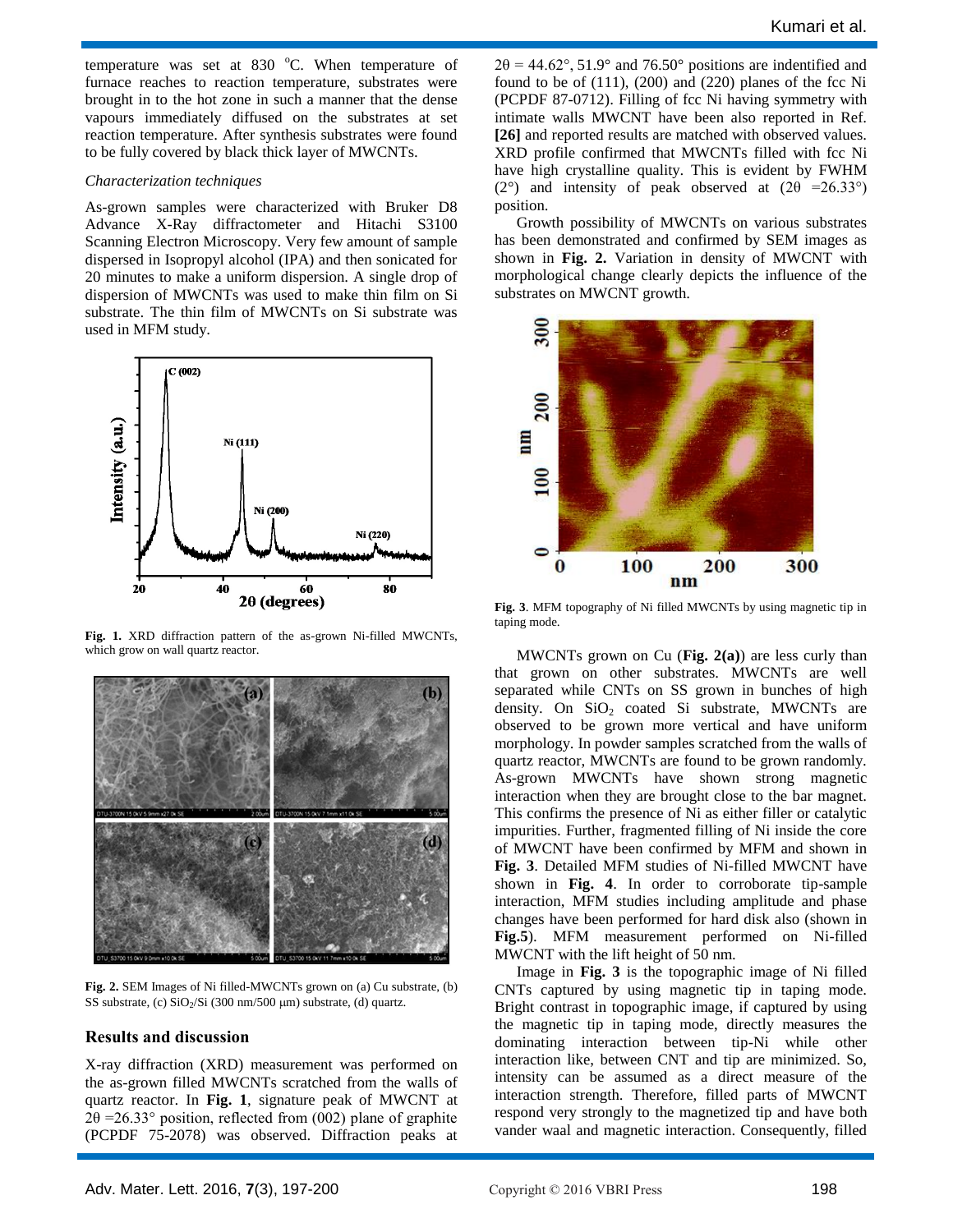parts of MWCNT can be identified by the contrast variation. Filling inside the MWCNT was found to be fragmented as confirmed by the intensity variation along tube axis (as shown in **Fig. 3**).



**Fig. 4.** MFM studies with lift height 50 nm (a) Topography, (b & C ) Phase, and (d) amplitude images of Ni filled MWCNT. (e-o) corresponding profiles of filled and unfilled regions represented by lines in planes (a-c).

In the present study, MFM measurements were taken in two passes across each scan of the sample. In the first pass surface topography was scanned which is represented in (**Fig. 4(a)**). The topographical trace and retrace were performed in tapping mode of AFM. In second pass, the probe was lifted to the desirable height from the surface so that short-range forces (vander walls force) get minimize. At this height the tip was able to trace and retrace only magnetic responses. The magnetic interaction depends on the factors like: lift height, coercivity and the magnetic moment of the tip as well as magnetic stray field intensity of the sample **[28]**. In this scan mode, a force acts between magnetic tip and sample magnetic stray field and this force gradient results in change in phase as well as amplitude

with which cantilever vibrates **[28]**. The shift in phase and amplitude are exceedingly informative in analyzing magnetic response. In **Fig. 4** (**b**, **c** and **d**) these shifts are explained along with their corresponding line profiles.



**Fig. 5.** MFM phase image of hard disk drive.

**Fig. 4**(**b**) represents the phase profile of Ni-filled MWCNT captured in lift mode. Remarkable, phase shifts have observed as confirmed by line profiling in filled parts as shown in **Fig. 4**(**g**) and (**i**). Along the tube axis bright contrasts appeared to be uniform. In line profile if we moves from darker to brighter portion the phase is shifted from 0 to  $12.5^{\circ}$  and again it goes down to  $0^{\circ}$  in darker region. The same phenomenon occurs in other filled part where phase shift goes to 20° degree and vice-versa. Importantly, there is no significant phase shift observed in unfilled part of MWCNT (**Fig. 4h**). The contrast in phase image has been reported to depend on nature of interaction which present between tip and sample, either attractive or repulsive **[29]**. Bright contrast is presumed due to repulsive magnetic interaction, and results in positive phase shift. Therefore, in the studied sample strong repulsive magnetic interaction was found to be acting between probe and filled parts of MWCNT. Similarly, line profiles were taken along the radial direction of the tube as shown in **Fig. 4**(**k**, **l** and **m**). Nearly exact phase shifts in positive direction have been observed. Uniformity of contrast as well phase shift confirmed the existence of single domain in both radial or along the axis of Ni nanorod. Consequently, in studied sample nickel nanorod having single domain structure is confirmed. In order to study the phase shift behaviour more extensively, we have compared the MFM phase image of standard hard disk drive (**Fig. 5**). In **Fig. 5**(**a**) the profile shows that from darkest to brightest region the phase shifted from  $-2.5^{\circ}$  to  $2.5^{\circ}$  while in darkest contrast it again fell down to -2.5°. Therefore, for each cycle (darkest to brighter contrast), phase shifted from -2.5° to 2.5°. The negative shift occurs due to attractive magnetic force while positive is due to repulsion. This confirmed that in hard disk poles were formed perpendicular to bit length. However, line profile along the length of bit area (**Fig. 5b**) the phase shift was not negative anywhere but was positive in brighter contrast area with the same value as in **Fig. 5b**. In the scanned image along length of bit area has the darker contrast with almost negligible phase shift (**Fig. 5b**) is not as dark as appeared in perpendicular to the bits length because the less darker portion does not show any pole in that direction. Therefore, it has been confirmed that